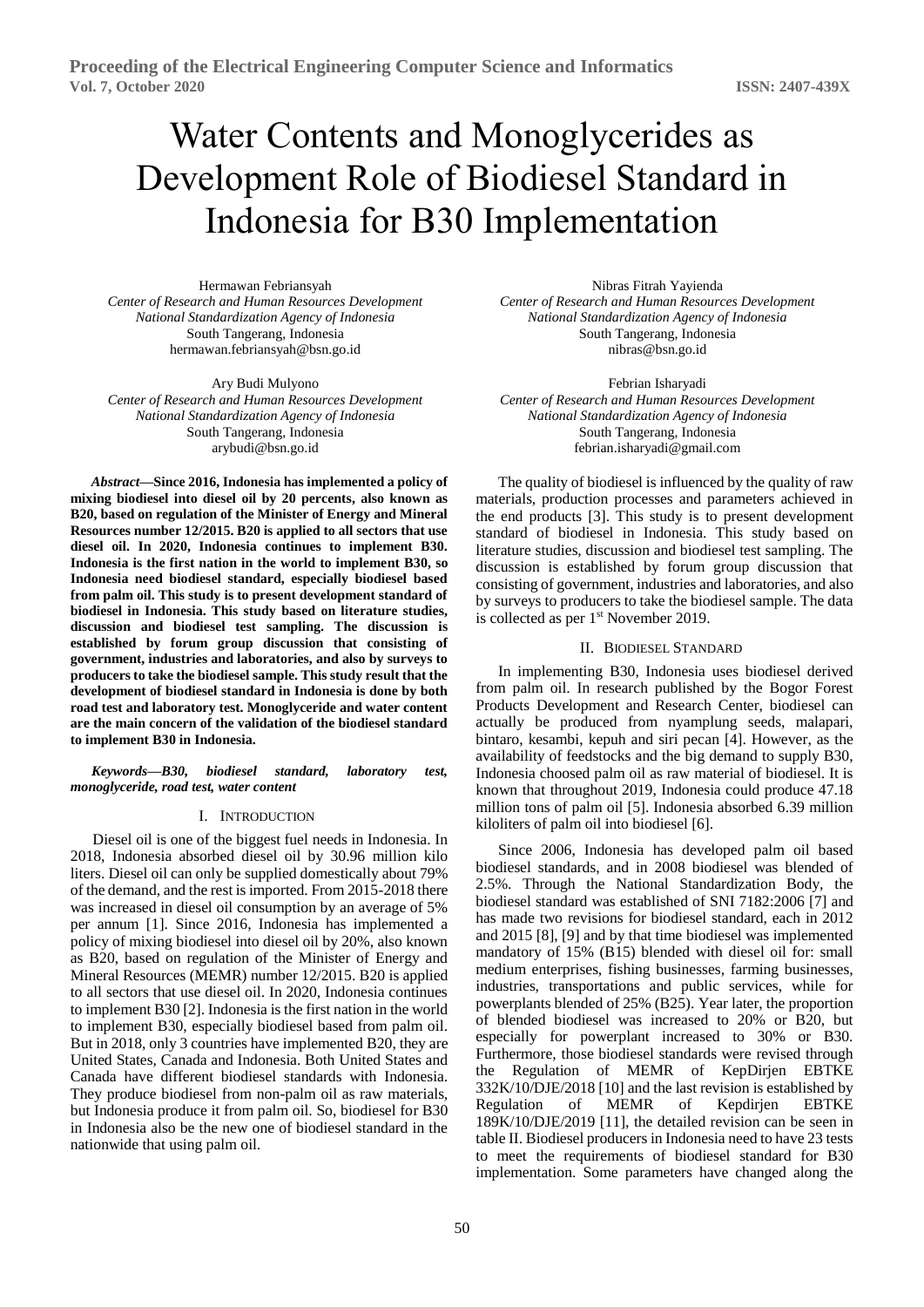way in biodiesel standards, there are flash points, sulfur content, acid value, oxidation stability, monoglyceride content, water content, group I metals (Na and K), group II metals (Ca and Mg), and total contamination.

Hence, the other country, most biodiesel standards refer to two established international standards, such as ASTM D 6751-19 and EN 14214:2012+A2:2019. However, Indonesia modified the requirements because Indonesia uses different raw materials that regulated by Kepdirjen EBTKE

189k/10/DJE/2019. Still, the test methods for biodiesel, Indonesia refers to international standards. When compared with Malaysia Standard MS 2008:2014 that using palm oil, Indonesia has different quality requirements. As shown in table I, Indonesian standards require test of: carbon residues, distilled temperatures and colors. Whereas Malaysian standard requires testing of: linolenic acid methyl ester, polyunsaturated  $(≥ 4$  double bonds) methyl esters, methanol content, diglyceride content and triglyceride content.

| N <sub>0</sub> | <b>Test</b>                                       | Unit                        | <b>Kepdirjen EBTKE</b><br>189K/10/DJE/2019 | EN<br>14214:2012+A2:20<br>19<br>$[12]$ | <b>ASTM</b><br>D 6751-19<br>$[13]$ | MS 2008:2014<br>$[14]$   |
|----------------|---------------------------------------------------|-----------------------------|--------------------------------------------|----------------------------------------|------------------------------------|--------------------------|
| $\mathbf{1}$   | Density at 40 °C                                  | $\text{kg}/\text{m}^3$      | $850 - 890$                                | $860 - 900$                            | ÷,                                 | $860 - 900$              |
| $\overline{c}$ | Kinematic viscosity at 40<br>$^{\circ}\mathrm{C}$ | $mm2/s$ (cSt)               | $2.3 - 6.0$                                | $3.5 - 5.0$                            | $1.9 - 6.0$                        | $3.5 - 5.0$              |
| 3              | Cetane number                                     | Min                         | 51                                         | 51                                     | 47                                 | 51                       |
| $\overline{4}$ | Flash point                                       | $\mathrm{^{\circ}C}$ , min  | 130                                        | 101                                    | 130                                | 120                      |
| 5              | Cloud Point                                       | $\mathrm{C}$ , max          | $\overline{a}$                             | Follow location and<br>season          | Report                             | $\sim$                   |
| 6              | Copper strip corrosion<br>(3 hours at 50 $°C$ )   |                             | class 1                                    | class 1                                | class 3                            | class 1                  |
|                | Carbon residue                                    |                             |                                            |                                        |                                    |                          |
| 7              | - in sample; or                                   | %-mass,<br>max              | 0.05                                       | ÷,                                     | 0.05                               | $\overline{\phantom{a}}$ |
|                | - in 10% distilated rest                          |                             | 0.3                                        | $\overline{\phantom{a}}$               | $\overline{\phantom{a}}$           | $\sim$                   |
| 8              | Water and sediment                                | %-volume,<br>maks           | $\overline{\phantom{a}}$                   | ÷,                                     | 500                                | $\overline{\phantom{a}}$ |
| 9              | Distilated temperature at<br>90%                  | $\mathrm{C}$ , max          | 360                                        | L,                                     | 360                                | ÷,                       |
| 10             | Sulfated ash content                              | %-mass,<br>max              | 0.02                                       | 0.02                                   | 0.02                               | 0.02                     |
| 11             | Sulfur content                                    | mg/kg,<br>max               | 10                                         | 10                                     | 15                                 | 10                       |
| 12             | Phosphorus content                                | mg/kg,<br>max               | $\overline{4}$                             | $\overline{4}$                         | 10                                 | $\overline{4}$           |
| 13             | Acid value                                        | mg-KOH/g,<br>max            | 0.4                                        | 0.5                                    | 0.5                                | 0.5                      |
| 14             | Free Glycerol                                     | %-mass,<br>max              | 0.02                                       | 0.02                                   | 0.02                               | 0.02                     |
| 15             | <b>Total Glycerol</b>                             | %-mass,<br>max              | 0.24                                       | 0.25                                   | 0.24                               | 0.25                     |
| 16             | Methyl esters                                     | %-mass,<br>min              | 96.5                                       | 96.5                                   | L,                                 | 96.5                     |
|                | Iodine value                                      | %-mass                      |                                            |                                        |                                    |                          |
| 17             |                                                   | $(g-I_2/100)$<br>$g$ ), max | 115                                        | 120                                    |                                    | 110                      |
|                | Oxidation stability                               |                             |                                            |                                        |                                    |                          |
| 18             | Induction period with<br>rancimat method          | minutes,<br>min             | 600                                        | 480                                    | 180                                | 600                      |
|                | <b>or</b>                                         |                             |                                            |                                        |                                    |                          |
|                | Induction period with petro-<br>oxy               |                             | $45\,$                                     | $\overline{\phantom{a}}$               | $\overline{\phantom{a}}$           | $\overline{\phantom{a}}$ |
| 20             | Monoglyceride content                             | %-mass,<br>max              | 0,55                                       | 0.7                                    | 0.4                                | 0.7                      |
| 21             | Color                                             | max                         | 3                                          | ÷,                                     | $\overline{\phantom{a}}$           | $\Box$                   |
| 22             | Water Content                                     | %-mass,<br>max              | 350                                        | 500                                    | $\overline{\phantom{a}}$           | 500                      |
| 23             | CFPP (Cold Filter<br>Plugging Point)              | $\rm{^{\circ}C}$ .<br>max   | 15                                         | Follow location and<br>season          | $\overline{a}$                     | 15                       |

TABLE I. COMPARISON OF BIODIESEL SPECIFICATION BETWEEN INDONESIA AND THE OTHERS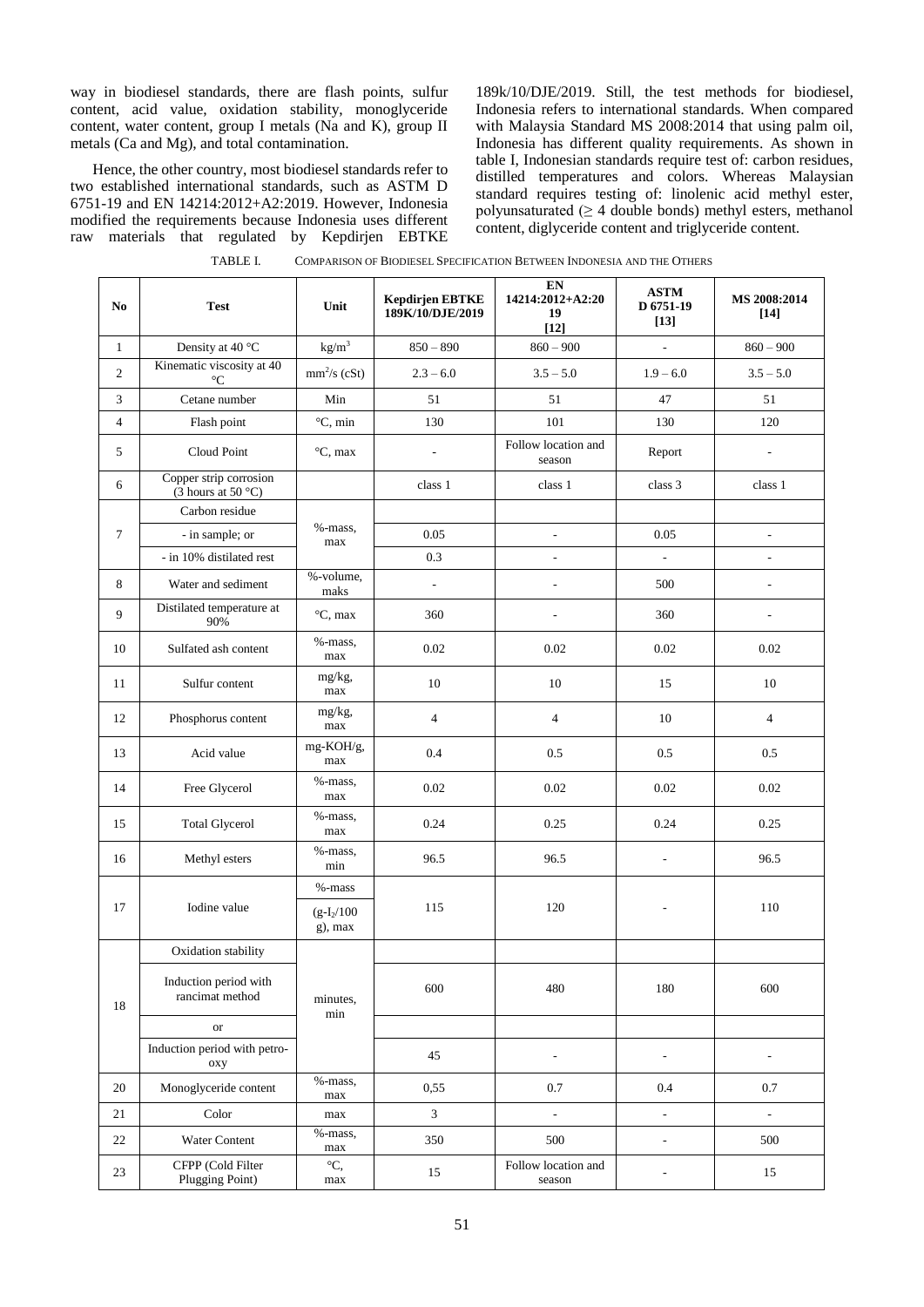| N <sub>0</sub> | <b>Test</b>                                           | Unit              | <b>Kepdirjen EBTKE</b><br>189K/10/DJE/2019 | <b>EN</b><br>14214:2012+A2:20<br>19<br>$[12]$ | <b>ASTM</b><br>D 6751-19<br>$[13]$ | MS 2008:2014<br>$[14]$ |
|----------------|-------------------------------------------------------|-------------------|--------------------------------------------|-----------------------------------------------|------------------------------------|------------------------|
| 24             | Group I metals<br>$(Na+K)$                            | mg/kg,<br>max     | 5                                          | 5                                             | 5                                  | 5                      |
| 25             | Group II metals<br>$(Ca+Mg)$                          | mg/kg,<br>max     | 5                                          | 5                                             | 5                                  | 5                      |
| 26             | <b>Total Contamination</b>                            | mg/liter,<br>max  | 20                                         | 24                                            | $\overline{a}$                     | 24                     |
| 27             | Linolenic acid methyl ester                           | $%$ -mass,<br>max | $\overline{\phantom{a}}$                   | 12                                            | ٠                                  | 12                     |
| 28             | Polyunsaturated<br>(≥4 double bonds)<br>methyl esters | $%$ -mass,<br>max |                                            | 1                                             |                                    | 1                      |
| 29             | Methanol content                                      | $%$ -mass,<br>max | $\overline{\phantom{a}}$                   | 0.2                                           | 0.2                                | 0.2                    |
| 30             | Diglyceride content                                   | %-mass,<br>max    | $\overline{\phantom{a}}$                   | 0.2                                           | ٠                                  | 0.2                    |
| 31             | Triglyceride content                                  | $%$ -mass,<br>max |                                            | 0.2                                           |                                    | 0.2                    |
| 32             | Cold soak filterability                               | S,<br>max         | ٠                                          |                                               | 200                                | ٠                      |

In 2008, biodiesel was blended of 2.5% as shown in table II. Then in 2015, Indonesia added much more proportions of blended biodiesel. In 2015, biodiesel was implemented mandatory of 15% (B15) blended with diesel oil for: small medium enterprises, fishing businesses, farming businesses,

industries, transportations and public services, while for powerplants blended of 25% (B25). Then in 2016, the proportion of blended biodiesel was increased to 20% or B20, but especially for powerplant increased to 30% or B30. Finally, in January 2020, all sectors implemented B30.

TABLE II. THE REGULATED TIMELINE OF BIODIESEL IMPLEMENTATION IN INDONESIA FROM 2008 TO 2020

|                            | <b>Obligation of Biodiesel Blending Proportion in Indonesia</b>                                       |                                 |                                                                                                    |                             |                                                                                                                                                     |                                |                                   |  |  |  |
|----------------------------|-------------------------------------------------------------------------------------------------------|---------------------------------|----------------------------------------------------------------------------------------------------|-----------------------------|-----------------------------------------------------------------------------------------------------------------------------------------------------|--------------------------------|-----------------------------------|--|--|--|
| <b>Sector</b>              | <b>Regulation of MEMR</b><br>number 32/2008<br>refer to SNI 04-7182-2006<br>and SNI 7182:2012<br>[15] |                                 | <b>Regulation of MEMR</b><br>number 20/2014<br>refer to SNI 7182:2012<br>and SNI 7182:2015<br>[16] |                             | <b>Regulation of MEMR</b><br>number 12/2015<br>refer to: SNI 7182:2015,<br>Kepdirjen EBTKE 332K/10/DJE/2018<br>and Kepdirjen EBTKE 189K/10/DJE/2019 |                                |                                   |  |  |  |
|                            | Oct to Dec<br>2008                                                                                    | <b>Jan 2009</b><br>to June 2014 | July to Dec<br>2014                                                                                | <b>Jan to April</b><br>2015 | <b>April to Dec</b><br>2015                                                                                                                         | <b>Jan 2016</b><br>to Dec 2019 | <b>Jan 2020</b><br>to Dec<br>2024 |  |  |  |
| <b>Transportation PSO</b>  | 1%                                                                                                    | 1%                              | 10%                                                                                                | 10%                         | 15%                                                                                                                                                 | 20%                            | 30%                               |  |  |  |
| Transportation<br>Non PSO  |                                                                                                       | 1%                              | 10%                                                                                                | 10%                         | 15%                                                                                                                                                 | 20%                            | 30%                               |  |  |  |
| Industry and<br>commercial | 2.50%                                                                                                 | 2.50%                           | 10%                                                                                                | 10%                         | 15%                                                                                                                                                 | 20%                            | 30%                               |  |  |  |
| Power Plant                | 0.10%                                                                                                 | 0.25%                           | 20%                                                                                                | 25%                         | 25%                                                                                                                                                 | 30%                            | 30%                               |  |  |  |

#### III. METHODS

The method used in this research is analytical methods according to the Kepdirjen EBTKE 189K/10/DJE/2019. For monoglyceride content using SNI 7182: 2015 method [9] and water content using ASTM D-6304 method [17]. Sampling of biodiesel were obtained in 2019 and was carried out from 5 biodiesel producing companies, with 2 samples taken from each company. Data obtained from the test results are presented using descriptive analysis.

#### IV. RESULT AND DISCUSSION

Before implementing B30 in 2020, first Indonesia test the biodiesel to the actual operation. This is in order to validate the draft standards of biodiesel. In the way to implement B30, Indonesia has conducted a "road test" system by testing

biodiesel on 11 new vehicles and in any actual conditions. The test vehicle takes asphalt road conditions (on road) with flat and hilly terrain, and also hot and cold temperatures (mountains). The purpose of the road test with these variations is to find out the performance of the B30 compared to the previous performance on the B20. Road test results show that the B30 has: power, fuel consumption and exhaust emissions that are relatively the same as the B20. The design in the B30 road test focuses on variations in conditions to validate the concerning monoglyceride content parameters in the biodiesel specifications for B30 [18].

Monoglyceride content in biodiesel depends on some factors; reaction condition (temperature, molar ratio, type and quantity of the catalyst), and also other impurities that disturb the triglyceride conversion to fatty acid methyl ester [19].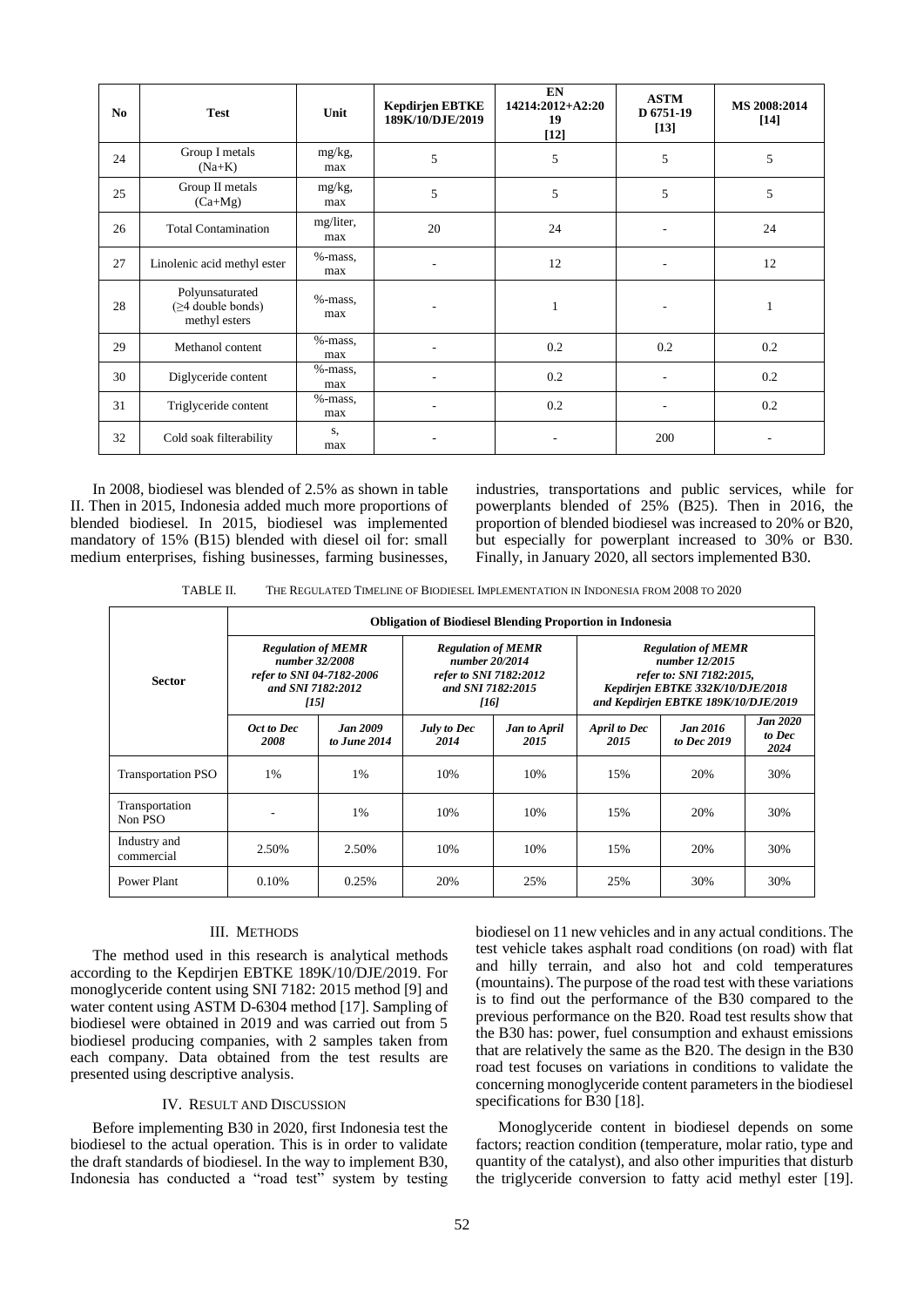Monoglyceride contained in biodiesel has an impact on the fuel injection. Under conditions of low ambient temperature, monoglycerides will precipitate that may block the way in the fuel filter [20], [21]. Under heavier loads condition, the clogged fuel filter may cause the engine to misfire (stumble when accelerating). This occurs as precipitate clog the filter and deplete the fuel supply going to the engine. This happens because monoglycerides especially saturated monoglycerides have high melting points and are difficult to dissolve in biodiesel [22], [23]. From the results of tests conducted by Imam Paryanto, using the ASTM D 7501 method for B30, it is proposed to contain monoglycerides between 0.40 - 0.62%. This is shown from the small precipitation, then it can minimize the occurrence of blockages in the fuel filter. In the proposed biodiesel specification for B30, the monoglyceride content is determined not to exceed 0.55% [20].

However, in the process of development and evaluation from the results of the road test, the water content is also highlighted by biodiesel users. The Association of Indonesian Automotive Industries (Gaikindo) has conducted a research to study the impact of the amount of water content on the fuel filter. From the results, a big amount of water will accelerate the replacement of fuel filters in new vehicles. So, the amount of water content is one of the main factors in decreasing the quality of biodiesel [24]. Water in biodiesel can increase growth which can produce sludge and will eventually block the fuel filter. Water also causes the hydrolysis reaction of biodiesel into free fatty acids which eventually block the fuel filter. The phenomenon of blocking fuel filters is often experienced by vehicles that use biodiesel, so that it can

drastically reduce engine power [25]. At the storage with high temperatures and the presence of air contact there will be an increase in water content which will increase the decrease in oxidation stability. This is because biodiesel has hygroscopic properties [26]. Under the same relative humidity conditions, biodiesel has the ability to absorb water content 6.5 times greater than diesel oil [27]. With biodiesel that contains high water content will increase the corrosivity [28], [29]. The corrosivity will cause wear on components of fuel injection system such as plunger, nozzle needle, valve, and valve holder [30]. In addition, high water content will increase the potential for biological growth which will result in fuel filter blocking [31]. Finally, in the development process of standard, validation of water content parameters was also carried out prior to the specification and implementation of biodiesel B30. In the proposed biodiesel specification for B30 implementation in Indonesia, the proposed water content should not exceed 350 %-mass.

There are 10 groups of biodiesel companies that supply for B30 in Indonesia. 5 out of 10 groups were randomly selected to be a test sample to validate the ability of producers to produce biodiesel that were able to meet the proposed biodiesel specifications for B30. Testing is established by accredited laboratory. From the test results, especially the monoglyceride testing parameters and water content show that biodiesel producers are able to meet biodiesel specifications for B30 as shown in the table III. The content of monoglycerides are between 0.32% - 0.53%, and the water content are between 200-350 %-mass.

TABLE III. THE TEST RESULT FOR BIODIESEL SAMPLE

| N <sub>0</sub> | <b>Test</b>                                        | Unit            | Min.                     | Max.                | <b>Sample Code</b> |          |                  |          |          |  |
|----------------|----------------------------------------------------|-----------------|--------------------------|---------------------|--------------------|----------|------------------|----------|----------|--|
|                |                                                    |                 |                          |                     | $\boldsymbol{I}$   | J        | $\boldsymbol{A}$ | G        | H        |  |
| $\mathbf{1}$   | Density at 40 °C                                   | $\text{kg/m}^3$ | 850                      | 890                 | 858.5              | 857.97   | 860.6            | 858.11   | 858.33   |  |
| $\overline{2}$ | Kinematic viscosity<br>at 40 °C                    | $mm2/s$ (cSt)   | 2,3                      | 6                   | 4.56               | 4.56     | 4.6              | 4.54     | 4.47     |  |
| 3              | Cetane number                                      |                 | 51                       | $\overline{a}$      | 53                 | 53.1     | 53.1             | 53.3     | 53.2     |  |
| $\overline{4}$ | Flash point                                        | $^{\circ}C$     | 130                      | $\overline{a}$      | 168                | 162      | 174              | 174      | 165      |  |
| 5              | Cloud Point                                        | $\rm ^{\circ}C$ | ä,                       | 18                  | 14.6               | 13.6     | 13.3             | 13.3     | 14.2     |  |
| 6              | Copper strip<br>corrosion<br>(3 hours at 50 $°C$ ) |                 |                          | No.<br>$\mathbf{1}$ | 1a                 | 1a       | 1a               | 1a       | 1a       |  |
|                | Carbon residue                                     |                 |                          |                     |                    |          |                  |          |          |  |
| $\tau$         | - in sample; or                                    | $% -mass$       | $\overline{a}$           | 0.05                | null               | null     | null             | null     | null     |  |
|                | - in 10% distilated<br>rest                        |                 |                          | 0,3                 |                    |          |                  |          |          |  |
| 8              | Distilated<br>temperature at 90%                   | $^{\circ}C$     | ÷,                       | 360                 | 346.6              | 341.5    | 324.9            | 335.2    | 335.6    |  |
| 9              | Sulfated ash content                               | %-mass          | ä,                       | 0.02                | $\mathbf{0}$       | $\Omega$ | $\Omega$         | $\Omega$ | $\Omega$ |  |
| 10             | Sulfur content                                     | mg/kg           | $\overline{\phantom{0}}$ | 10                  | 4.45               | 3.41     | 4.02             | 3.25     | 3.33     |  |
| 11             | Phosphorus content                                 | mg/kg           | ÷,                       | $\overline{4}$      | 0.31               | 0.34     | 0.38             | 0.35     | 0.38     |  |
| 12             | Acid value                                         | $mg-KOH/g$      | $\overline{\phantom{a}}$ | 0,4                 | 0.358              | 0.46     | 0.28             | 0.055    | 0.205    |  |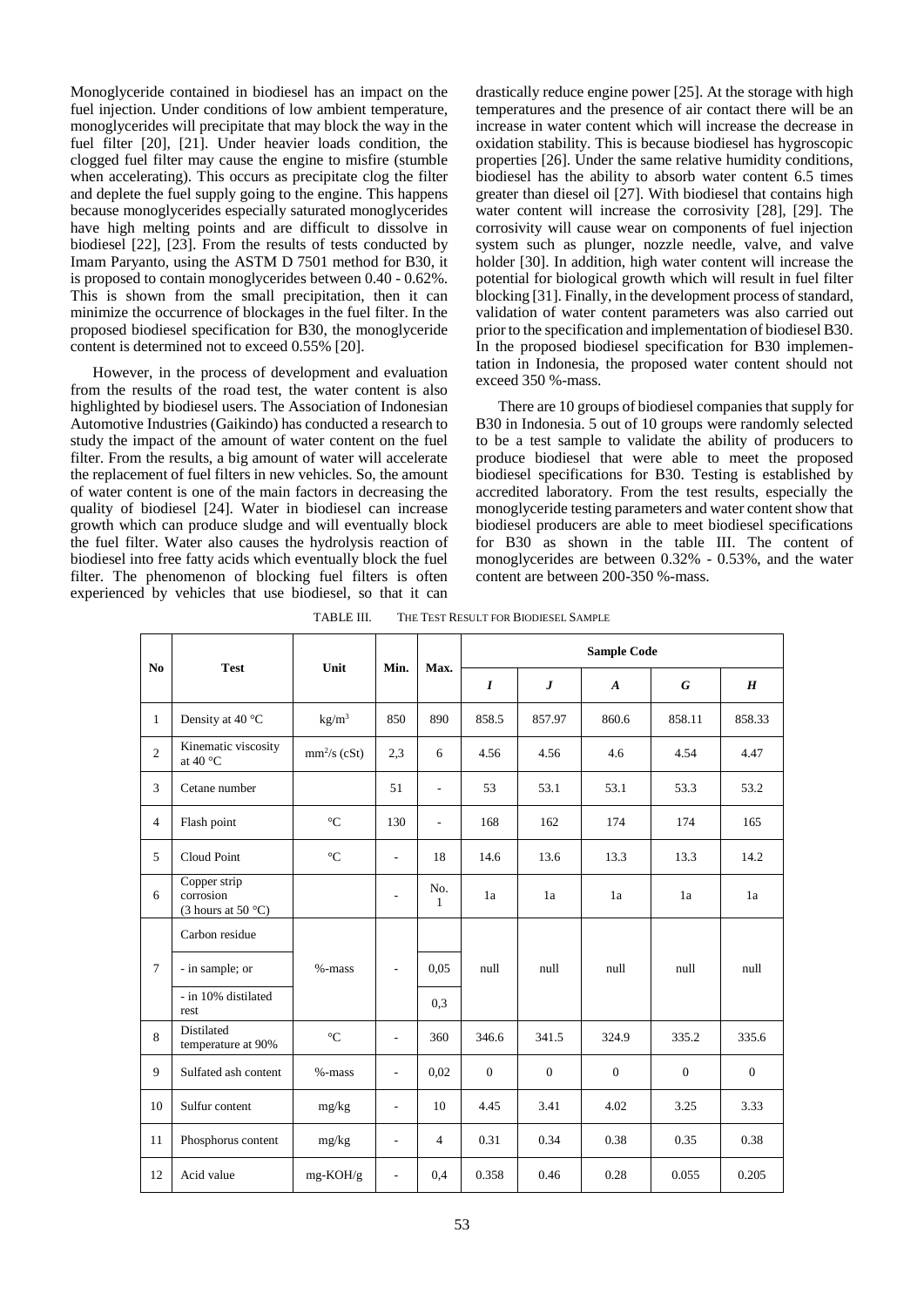| N <sub>0</sub> | <b>Test</b>                          | Unit              | Min.                     | Max.                     | <b>Sample Code</b> |              |                  |          |                |
|----------------|--------------------------------------|-------------------|--------------------------|--------------------------|--------------------|--------------|------------------|----------|----------------|
|                |                                      |                   |                          |                          | $\boldsymbol{I}$   | $\bm{J}$     | $\boldsymbol{A}$ | G        | H              |
| 13             | Free Glycerol                        | $% -mass$         | $\sim$                   | 0.02                     | 0.001              | 0.008        | 0.002            | 0.001    | 0.001          |
| 14             | <b>Total Glycerol</b>                | $% -mass$         | $\overline{\phantom{a}}$ | 0,24                     | 0.099              | 0.091        | 0.119            | 0.136    | 0.13           |
| 15             | Methyl esters                        | $% -mass$         | 96,5                     | $\sim$                   | 99.15              | 98.94        | 98.91            | 98.6     | 98.92          |
| 16             | Iodine value                         | %-mass            | $\sim$                   | 115                      | 52.22              | 46.72        | 49.35            | 49.63    | 50.23          |
| 17             | Oxidation stability                  | $(g-I_2/100 g)$   | 600                      | $\overline{\phantom{a}}$ | 1498               | 1504         | 1579             | 978      | 1080           |
| 18             | Monoglyceride<br>content             | $%$ -mass         | $\blacksquare$           | 0,55                     | 0.38               | 0.32         | 0.41             | 0.43     | 0.53           |
| 19             | Color                                | max               | $\sim$                   | $\overline{3}$           | 0.9                | $\mathbf{1}$ | $\mathbf{1}$     | 0.9      | 0.9            |
| 20             | <b>Water Content</b>                 | $%$ -mass,<br>max | $\blacksquare$           | 350                      | 200                | 312          | 350              | 243      | 328            |
| 21             | CFPP (Cold Filter<br>Plugging Point) | $\rm ^{\circ}C$   | $\sim$                   | 15                       | 15                 | 14           | 14               | 14       | 14             |
|                | Na                                   | mg/kg             | $\overline{\phantom{a}}$ | 5                        | $\mathbf{0}$       | $\Omega$     | $\mathbf{0}$     | $\Omega$ | $\overline{0}$ |
| 22             | K                                    |                   |                          |                          | 1.4                | 1.4          | 1.4              | 1.4      | 1.4            |
|                | Ca                                   |                   | $\sim$                   | 5                        | 0.3                | 0.3          | 0.3              | 0.3      | 0.3            |
|                | Mg                                   |                   |                          |                          | 4.2                | 4.2          | 4.2              | 4.2      | 4.2            |
| 23             | <b>Total Contamination</b>           | mg/liter          | $\overline{\phantom{a}}$ | 20                       | 20.5               | 21.1         | 14.5             | 12.13    | 13.5           |

When compared to the ASTM D6751-19, the requirement of monoglyceride content in Indonesian Biodiesel Standard is lower, but still higher than EN 14214:2012+A2:2019. For water content, the Indonesian Biodiesel Standard is higher than both ASTM and EN, even the ASTM D6751-19 standard does not requiring water content. ASTM standard D6751-19 could be the one only international standard that requiring water and sediment.

## V. CONCLUSION

The development of biodiesel standard to implement B30 in Indonesia is approached by concerning both monoglyceride and water content. Both road test and laboratory test validate the draft standard of biodiesel. Indonesia requires higher standard for monoglyceride and water content to implement B30. From the laboratory test, Indonesian Biodiesel Companies can meet the requirement of biodiesel for B30. The road test also shown there are no differences performance significantly between B30 and B20. Next, the biodiesel test should be established for more samples with multiple laboratories involved.

### ACKNOWLEDGMENT

This work was supported by Ministry of Research, Technology and High Degree, Indonesia in INSINAS Program contract number 05/INS-1/PPK/E4/2019. This research was collaborated between National Standardization Agency of Indonesia and PPPTMGB "Lemigas".

#### **REFERENCES**

- [1] General Directorate of Oil and Gas, "Annual report on development achievements in 2018," retrieved from https://migas.esdm.go.id/uploads/uploads/files/laporantahunan/Laptah-Migas-2018---FINAL.pdf accessed in 9 March 2020.
- [2] Ministry of Energy and Mineral Resources (MEMR), "MEMR regulation number 12/2015 about the third change of MEMR number 32/2008 about supply, utilization and commerce of biofuel as alternative fuels," Jakarta, 2015.
- [3] R. A. Ferrari, A. L. M. T. Pighinelly, K. J. Park, "Biodiesel production and quality," in Biofuel's engineering process technology, 2011, pp. 221-240.
- [4] D. Hendra, S. Wibowo, H. Wibisono, "Biodiesel from forest plants," IPB Press:Jakarta, 2018.
- [5] Republika, "*Produksi sawit 2019 capai 51,8 juta ton*," retrieved from https://republika.co.id/berita/q54sje370/produksi-sawit-2019-capai-518-juta-ton accessed in 19th march 2020.
- [6] Aprobi, "Biodiesel production and distribution data," retrieved from https://aprobi.or.id/project/ accessed in 20<sup>th</sup> march 2020.
- [7] SNI 04-7182-2006, "Biodiesel," BSN:Jakarta, 2006.
- [8] SNI 7182-2012, "Biodiesel," BSN:Jakarta, 2012.
- [9] SNI 7182-2015, "Biodiesel," BSN:Jakarta, 2015.
- [10] Ministry of Energy and Mineral Resources (MEMR), "Regulation of MEMR of kepdirjen EBTKE number 332k/10/DJE/2018 about standard and quality (specification) for biodiesel as domestic alternative energy," Jakarta, 2018.
- [11] Ministry of Energy and Mineral Resources (MEMR), "Regulation of MEMR of kepdirjen EBTKE number 189k/10/DJE/2019 about standard and quality (specification) for biodiesel as domestic alternative energy," Jakarta, 2019.
- [12] EN 14214:2012+A2:2019, "Liquid petroleum products Fatty acid methyl esters (FAME) for use in diesel engines and heating applications - Requirements and test methods," Comite Europeen de Normalisation, 2019.